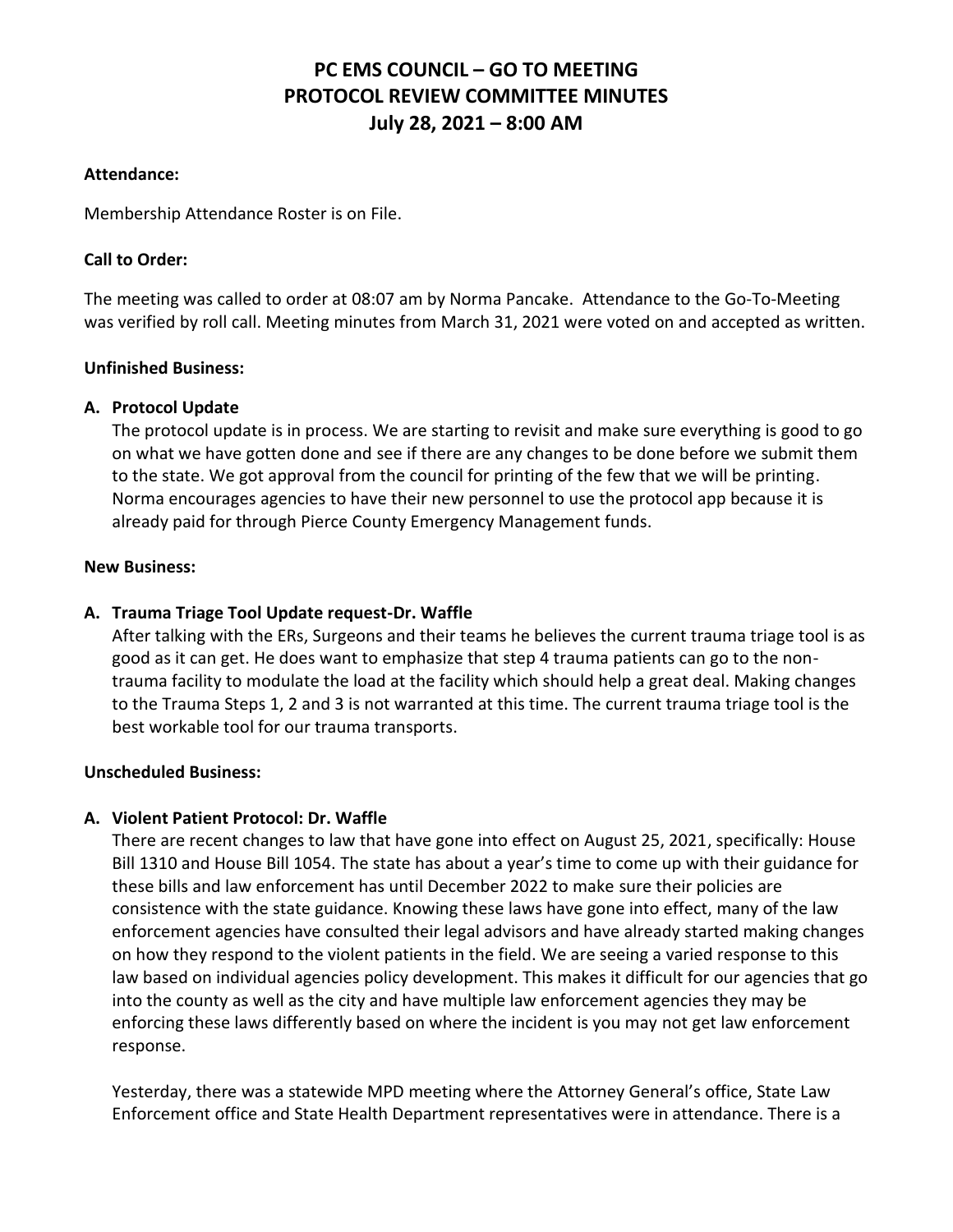solid singular voice from all the MPDs that we need guidance now. The response from the State was that they heard very clearly and will take that into consideration. The State's stance regarding leaving the patient at the scene and the Base Station's liability is that they will get back to us. The State was very clear that they were unable to provide any direction at this time and will get back to us after a thorough evaluation of the situation. The request from the MPDs was that we need a statewide policy from the health department guided by the Attorney General's office with recommendations on how these should be handled so we develop a statewide standard of care based on these state laws so we can practice in that framework.

The best we can do is to provide a countywide approach to handle this. This approach is similar to what other MPDs are using. Showing that EMS has attempted to contact law enforcement, the Base Station and the Designated Crisis Responder (DCR) or Catholic Community Services (CCS) should reduce the liability. We are all trying to figure out where our limits are.

With that in mind, our violence related protocols were reviewed and consolidated into one explanatory document. This doesn't change a great deal with what we do in Pierce County but does emphasize changes according to these new laws. An early draft was sent out and feedback was given. Dr. Waffle reviewed the protocol details.

A request was made to change to G so the first sentence states treat and/or transport.

Norma mentioned that we do have a law enforcement representative working with Pierce County Emergency Management so our office will be working with him who will be working with the Police Chief's Association to come up with a broader Pierce County response and reaction to this rather than agency by agency so all of law enforcement is on the same page regarding their interaction with EMS.

Mary Hallman said they have had discussions with Tacoma Police Department who has received direction from the City Manager that they will respond and evaluate on a case-by-case basis and make a decision about whether or not they can or will intervene. The excited delirium patients are the ones they especially will not intervene on given the results of previous incidents. We should have the help, but those are the ones they will be most reluctant to step in and help on based on their experience with those type of patients. The key for this is going to be the documentation piece which will be the only thing helping us with liability.

Kaylee Garrett mentioned that she would like to see that safety of our first responders is of the utmost importance at the top of the protocol. Another addition to add is that if a scene is not secure then EMS providers will not be entering the scene and that we are going to be supported for not going if we are not comfortable that the scene is not secured.

Dr. Waffle said that there is always liability when you leave a patient at the scene. Especially if they have a potentially significant problem like excited delirium. Documentation will be of the utmost importance. Catholic Community Services make these types of evaluations all the time.

Tom Lamanna would like the title changed to include Behavioral and Mental Health patients which includes those that are not violent but have other issues.